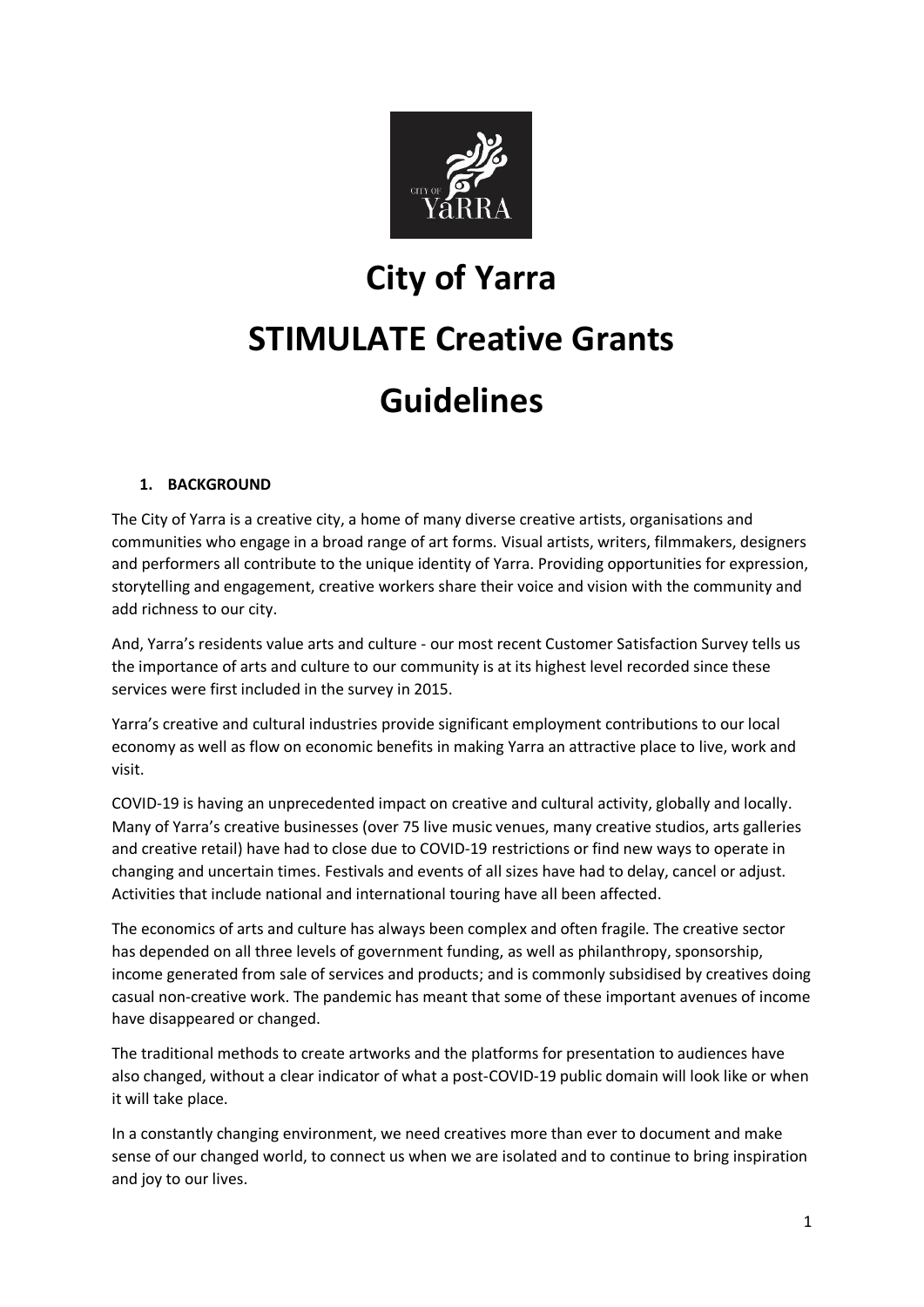Our recovery as a community will require creativity and innovation. We believe creative practitioners are well placed to respond to this period of uncertainty and change, because they are dynamic, forward thinking, resilient and innovative.

Through this new grant scheme, the City of Yarra is investing in a creative-led re-imagination of our community; it comes on top of a number of other grant schemes council has introduced to support the creative sector during the pandemic.

STIMULATE Creative Grants are for artists, community groups, sole traders and creative organisations/businesses to create new work, present new ideas and/or to present in a new platform. Partnerships and collaborations are encouraged.

The funding should be used to pay artists; provide employment opportunities to those working in the creative sector; support creative organisations to reopen; enable creative practitioners to find new ways to present their work; and provide opportunities for audiences to connect with locally created artworks and creative experiences.

# **2. TIMELINES**

# Applications open at**9:00 am Tuesday 1 September 2020 and will remain open until 11:59 pm Sunday 4 October 2020.**

Applicants should expect to be notified of the outcome by **Monday 2 November 2020**.

All projects awarded funding **may begin immediately** after notification and should be completed by **31 December 2021**.

#### **3. FUNDING AVAILABLE**

#### **3.1 Individual artists, sole traders and unincorporated groups**

Up to **\$5,000** for individuals, sole traders and auspiced unincorporated community groups to make work and participate in the Yarra community. Priority is given to projects that demonstrate exploration, adaptation and innovation.

#### **3.2 Arts and cultural organisations, creative enterprises and businesses**

Up to **\$20,000** for organisations and creative enterprises and businesses to make work, create new events and encourage community participation in arts and culture. For business applicants, the project must be a not for profit enterprise. Priority is given to projects that demonstrate exploration, adaptation and innovation.

#### **3.3 Partnerships between creative and community organisations**

Up to **\$50,000** for organisations and creative enterprises and businesses to make work, create new events and encourage community participation in arts and culture. Priority is given to projects that demonstrate exploration, adaptation and innovation. The program is focused on projects that benefit a large number of artists, and/or community groups, and/or creative organisations. A project partner or partner(s) are required.

#### **The total pool available is \$200,000**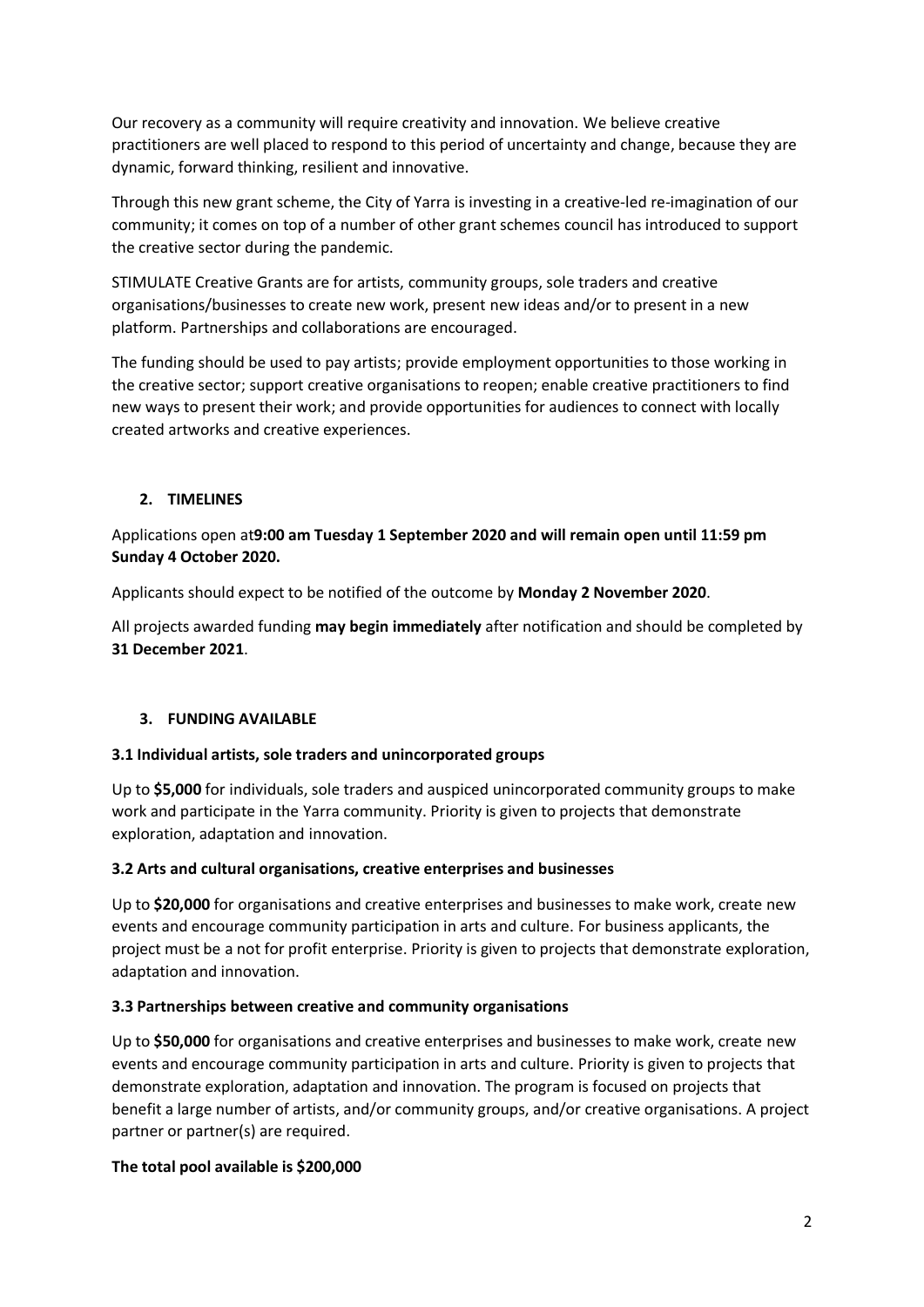#### **4. ASSESSMENT CRITERIA**

All applications will be assessed on the following criteria:

- Does the project demonstrate clears plans for the:
	- o Creation of new work; or
	- o Presentation of new ideas; and/or
	- o Presentation in a new platform/s; and/or
	- o Encourage community participation?
- Does the project demonstrate new ways of working?
- How does the project support creative practitioners and/or creative organisations?
- How will the project benefit the Yarra community?
- What are the artistic merits of the application?
- Does the applicant have the capacity to successfully complete the project?
- Is the budget for this project realistic, balanced and complete?

#### **5. ELIGIBILITY CRITERIA**

#### **5.1 All applications will be assessed on the following criteria:**

- Applicants must live, work, be located in or have a demonstrated connection to the City of Yarra if the activity is to be presented online, otherwise the activity must be presented in the City of Yarra.
- Applicants may be:
	- $\circ$  Individual artists with an active ABN<sup>1</sup>;
	- o Arts-related businesses operating under an active sole-trader ABN;
	- $\circ$  Un-incorporated community groups, Individual artists and organisations without an ABN (These applicants will need to be auspiced by an eligible incorporated organisation).
	- o Incorporated not-for-profit arts and cultural groups/organisations; and
	- o Creative businesses.
	- o Social enterprises

**.** 

- o Businesses (the funded project must be NOT FOR PROFIT)
- Any proposed activities will be required to be undertaken within COVID-19 protocols as identified by Federal and State Government directives at the time.
- Applicants must have acquitted previous Council grants and have no outstanding debts to Yarra City Council.
- If required, successful recipients must have public liability insurance with a suitable level of coverage, working with children checks, WorkCover and superannuation coverage.
- Relevant applicants must, as required by law, implement and adhere to the Victorian Child Safe Standards: https://ccyp.vic.gov.au/child-safety/being-a-child-safeorganisation/

 $1$  The applicant names must match the entity (legal) name for the ABN, or a registered business name associated with the ABN and the name on the bank account provided for payment. The ABN Entity name can be checked when entering your ABN into the application form.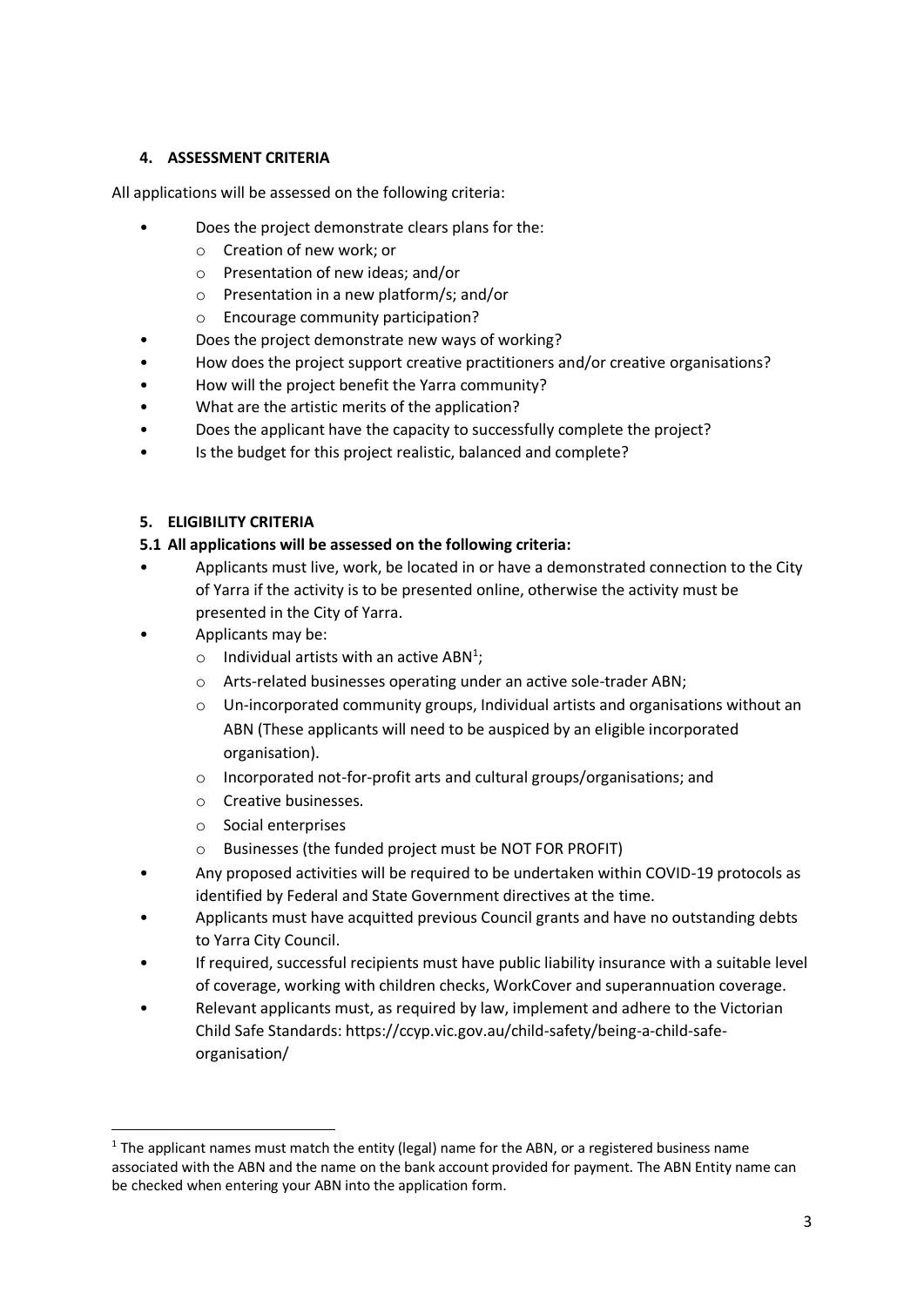(For further information on the kinds of groups we deem eligible please see the definition provided by the Fitzroy Legal Service at:

http://www.lawhandbook.org.au/2017\_06\_06\_03\_types\_of\_community\_organisations)

# **5.2 Ineligible Applications**

- Previous grant recipients with overdue acquittals.
- Projects that are considered to be supporting a business for the main purpose of making a profit.
- A program that is considered the responsibility of State or Federal Government e.g. core school curriculum activities.
- A new building, capital works or facility maintenance works.
- Ongoing staff salaries or administration costs not specific to the project.
- Projects with the singular purpose of promoting religion or that may be perceived as for the purpose of proselytizing.
- Training, study or academic research or projects that will be offered for assessment in these courses.
- Applications that are solely for attending forums, workshops and conferences.
- Competitions, prizes and award exhibitions or exclusively fundraising events.
- School fetes and other similar events.
- Covering the deposit or bond associated with hiring a Council Town Hall.
- Applications to fund projects retrospectively.
- Projects that do not meet the eligibility criteria.

#### **6. AUSPICED APPLICATIONS**

Auspicing is a practice which enables small or new organisations who are not incorporated or who do not have an ABN access grant funds.

An auspice organisation must be incorporated and have an ABN. They accept legal and financial responsibility for the grant if successful.

Applications can be submitted directly by groups being auspiced. However, as the funding agreement for successful grants will be made between the auspice organisation and Council, any financial transactions must be made through the auspice organisation. Be advised that you will need to provide information from the auspice organisation including: their contact details, ABN, and most recent financial report.

#### **7. APPLICATION PROCESS**

Applications must be made through Council's grant portal SmartyGrants.

All applications must be received by the closing date to be considered. This submission will be the information considered by the assessment panel. No supplementary material will be considered.

It is recommended that applicants provide additional supporting documentation as part of their application.

Applications cannot be submitted for the same project from multiple applicants.